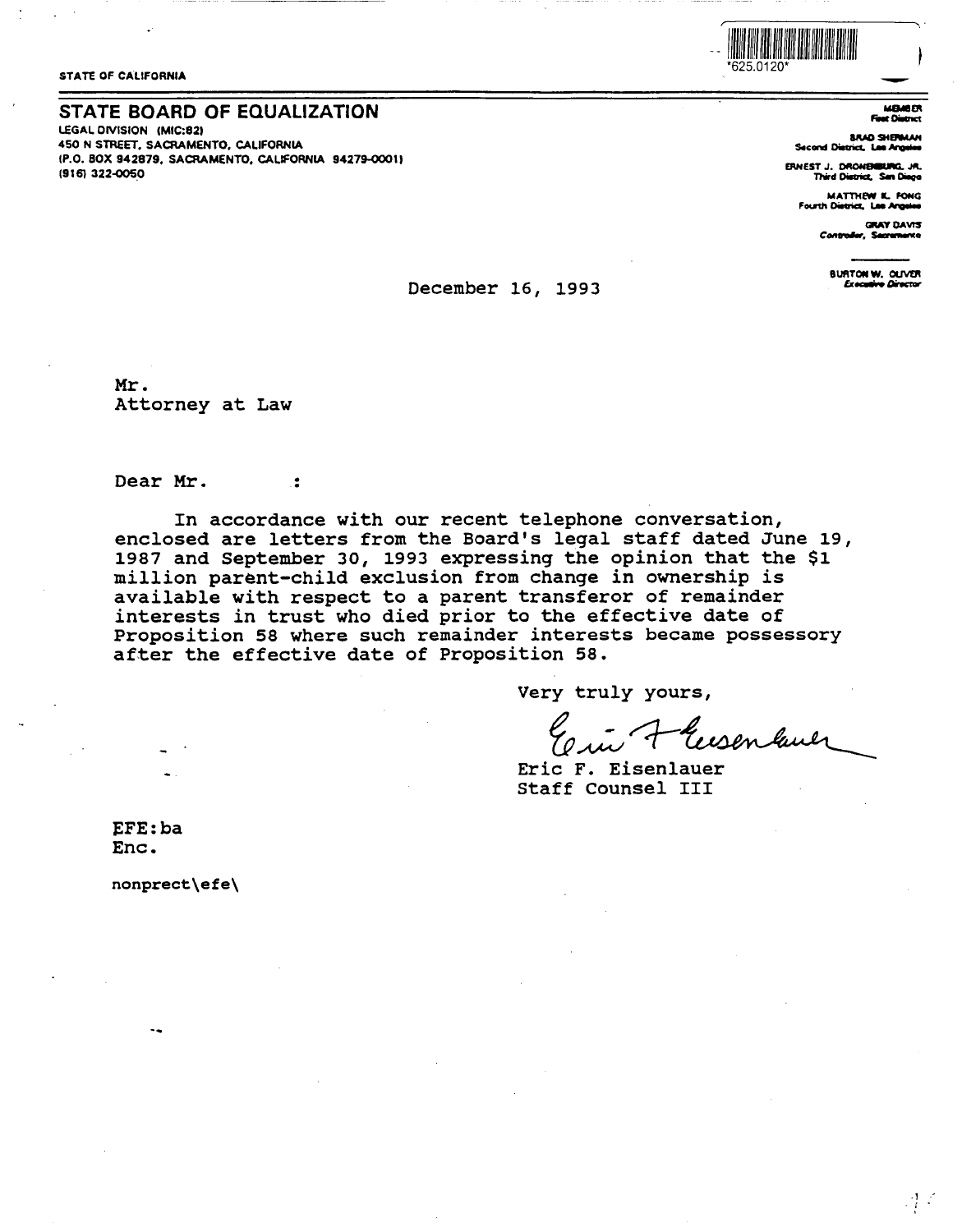## STATE BOARD OF EQUALIZATION

LEGAL DIVISION (MIC:82) 450 N STREET, SACRAMENTO, CALIFORNIA 'P.O. BOX 942879, SACRAMENTO, CALIFORNIA 94279-0001) /16) 322-0050



**MEMBER First District** 

**BRAD SHERMAN** Second District, Las Ange

ERNEST J. DRONENBURG 18 Third District, San Diago

MATTHEW K. FONG Fourth Cistnet, Los Angeles

> GRAY DAVIS Controller, Sacramento

> > SURTON W. OLIVER

Executive Cirector

SECSIVED September 30, 1993

# $007 + 1993$

Taillist of Autosma (Standards SACAAMENTO

Request for Opinion Regarding Parent/Child Exclusions Re: for Transfers from the D S. Marital Trust and B  $\mathsf{S}$ Survivor's Trust for County Assessor's Parcel Nos:

Dear Mr. Wachtel:

This is in response to your letter of September 3, 1993 to the attention of Mr. Richard Ochsner in which you request our opinion as to whether two \$1,000,000 parent/child exclusions from property tax reassessment are allowable under the following facts contained in your letter and set forth below:

In  $1970$ , the S  $\;$   $\;$  S, B and D , created an inter vivos revocable trust (the "S Trust") for their benefit during their joint lives and the life of the survivor of them.

Pursuant to the terms of the S Trust, as amended through the Sixth Amendment dated May 14, 1984, a second trust (the "Marital Trust") was created out of the S Trust as a separate irrevocable trust at the death of Mrs. S who predeceased her husband by her death on January 19, 1986. The balance of the Trust, after certain specified outright distributions of cash, became the Survivor's Trust, which remained revocable by Mr. S as the surviving trustor. Each of the two Trusts was later funded, as required by the S Trust,<br>constituting half the value of Mr. and Mrs. S Trust, with assets 's community property. To facilitate administration of the Marital and Survivor's Trusts, both spouses' community property interests in four parcels of real property, i.e., AP Nos. and (these two AP Nos. represent one property),

(the "Marital Trust Parcels") were . and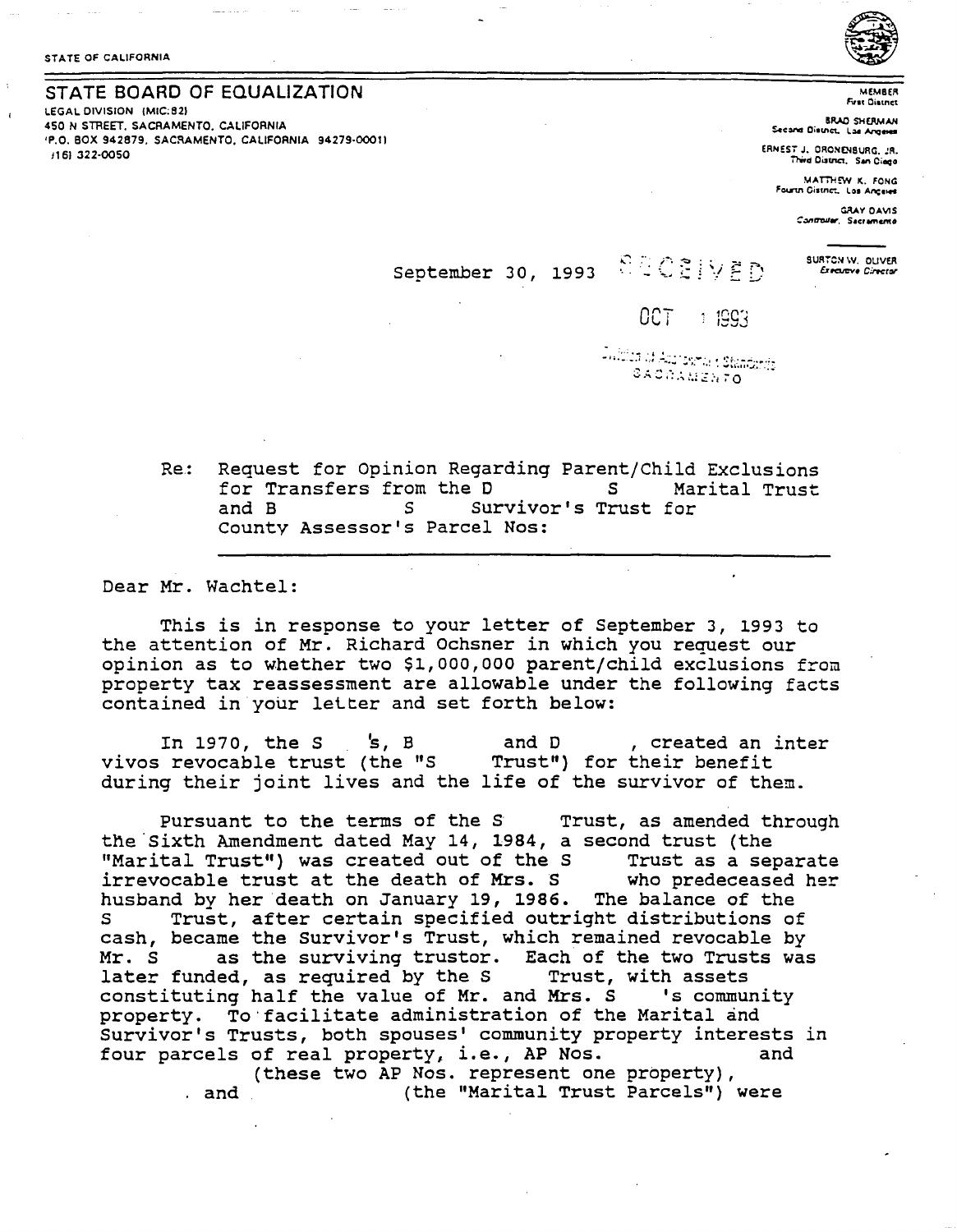included in the funding of the Marital Trust so that those entire Parcels would be held and administered within a single trust.<br>The family residence and A.P. No. (the "Survivor's The family residence and A.P. No. Trust Parcel") were included in the assets that funded the Survivor's Trust.

As required by the terms of the S Trust, the Marital Trust was created at Mrs. S 's death as an irrevocable trust for the sole benefit of the surviving spouse, Mr. S , during<br>his lifetime. The Marital Trust named F and E his lifetime. The Marital Trust named F ·, {the "S Children") to receive contingent remainder interests in the Marital Trust assets after Mr. s 's death, but <u>only if</u> they survived Mr. S . Specifically, the

S Trust provided that if both S Children survived Mr. S , or predeceased Mr. S leaving issue who survived him,<br>each S Child, or issue of a predeceased child, would become Child, or issue of a predeceased child, would become a life beneficiary of the Marital Trust as to a 3/8 interest in that Trust at Mr. S 's death, and would receive a 1/8 interest<br>in the Marital Trust assets outright six months after Mr. S 's in the Marital Trust assets outright six months after *Mr.* S death.

PCORs were filed with respect to the transfer of the Marital<br>Parcels and Survivor's Trust Parcel after Mrs. S 1s Trust Parcels and Survivor's Trust Parcel after Mrs. S death to the Marital and Survivor's Trusts. The PCORs claimed exemption from change of ownership classification on the grounds that the transfers were excluded from the definition of change of ownership under tpe interspousal transfer exclusion of Revenue and Taxation Code' Section 63(a) (to the extent of the interests transferred to the Marital Trust **by Mrs.** S ) and the exclusion under section 62(b) for transfers for the benefit of the grantor (to the extent of the interests transferred to the Marital Trust by **Mr. S** ) .

The sole income beneficiary of both the Marital Trust and the Survivor's Trust after Mrs. S 's death was her surviving spouse and co-settlor of the Trusts, Mr. S , until his death on October 20, 1989. The Marital trust also provided for distributions of principal to Mr. S subject to an ascertainable standard restricting such distributions to amounts needed for support, maintenance and medical expenses. The Survivor's Trust remained revocable in its entirety until Mr. 's death.

Neither the s Children nor anyone else held a vested remainder interest in the Marital or the Survivor's Trust until

 $\bullet$  1 All statutory references are to the Revenue and Taxation Code unless otherwise indicated.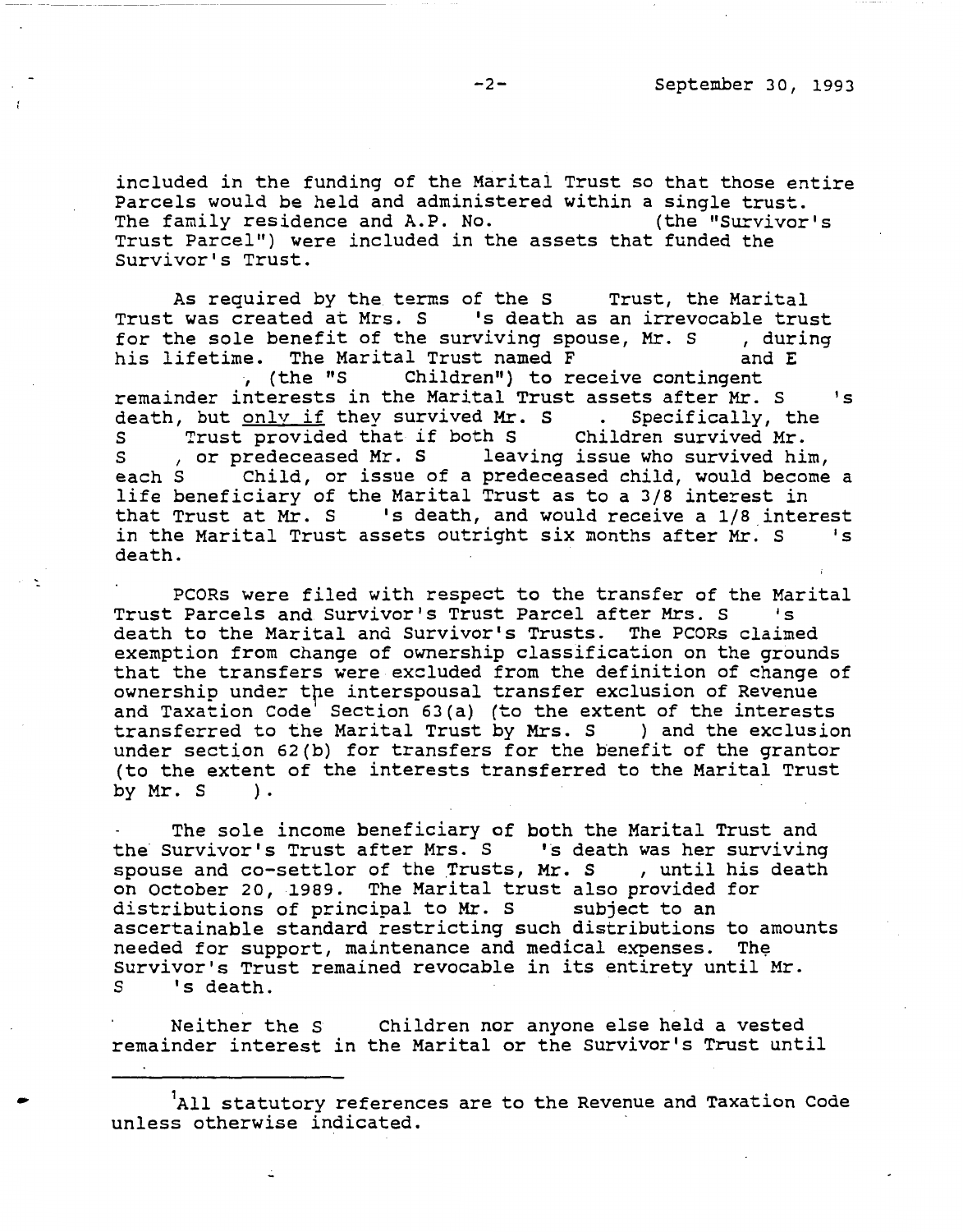Mr. S 's death, as both Trusts required that the S AI. S S Geath, as both flusts required that the S<br>Children survive both of the S 's in order to succeed to the present interest in the Trusts. At the death of B s on October 20, 1989, the terms of the S Trust provided that the Marital Trust be divided into equal shares for the lifetime<br>benefit of the two S Children if they both survived their Children if they both survived their<br>e S children were to predecease the parents. If either of the S surviving parent, leaving issue, the deceased child's estate would take nothing from the Marital or Survivor's Trusts, and the issue of the deceased child, if any, would receive the child's share instead.

If one of the S Children had predeceased Mr. S without leaving issue, that child's estate would have received nothing from the Marital or survivor's Trusts, and that child's share would have been added to the other child's share. F has no children and therefore neither his estate nor any issue of his would have received anything from the Marital Trust or Survivor's Trust if he had predeceased Mr. s Children did in fact survive Mr. S each child's remainder interest in their respective fifty percent (50%) shares of the Marital Trust and survivor's Trust finally vested as a present beneficial interest at their father's death in 1989.

The terms of the S Trust specify that as to each child who receives a present interest in the Trust upon the death of the surviving parent, the child's interest in the Marital Trust will continue to be held in trust for his or her sole benefit during his or her lifetime, except that 1/4 of each child's fifty percent of the Marital Trust (i.e., 1/8 of the entire Marital Trust) must be distributed outright to such child, free of trust. The Smith Trust requires that the remaining portion of each child's respective share (i.e., the remaining 3/8 of the Marital Trust held for that child's benefit) must be transferred to and held thereafter in a separate subtrust to be created for the lifetime benefit of the child as income beneficiary under the Marital Trust. Upon the deaths of the S respective Marital Subtrusts must be held for the benefit of their issue until the date specified in·the Trust for termination.

At B s S S 's death, the Survivor's Trust become irrevocable and, by its terms, was required to distribute its income and assets, including the Survivor's Trust Parcel (APN ), outright in equal shares to the S s' surviving children.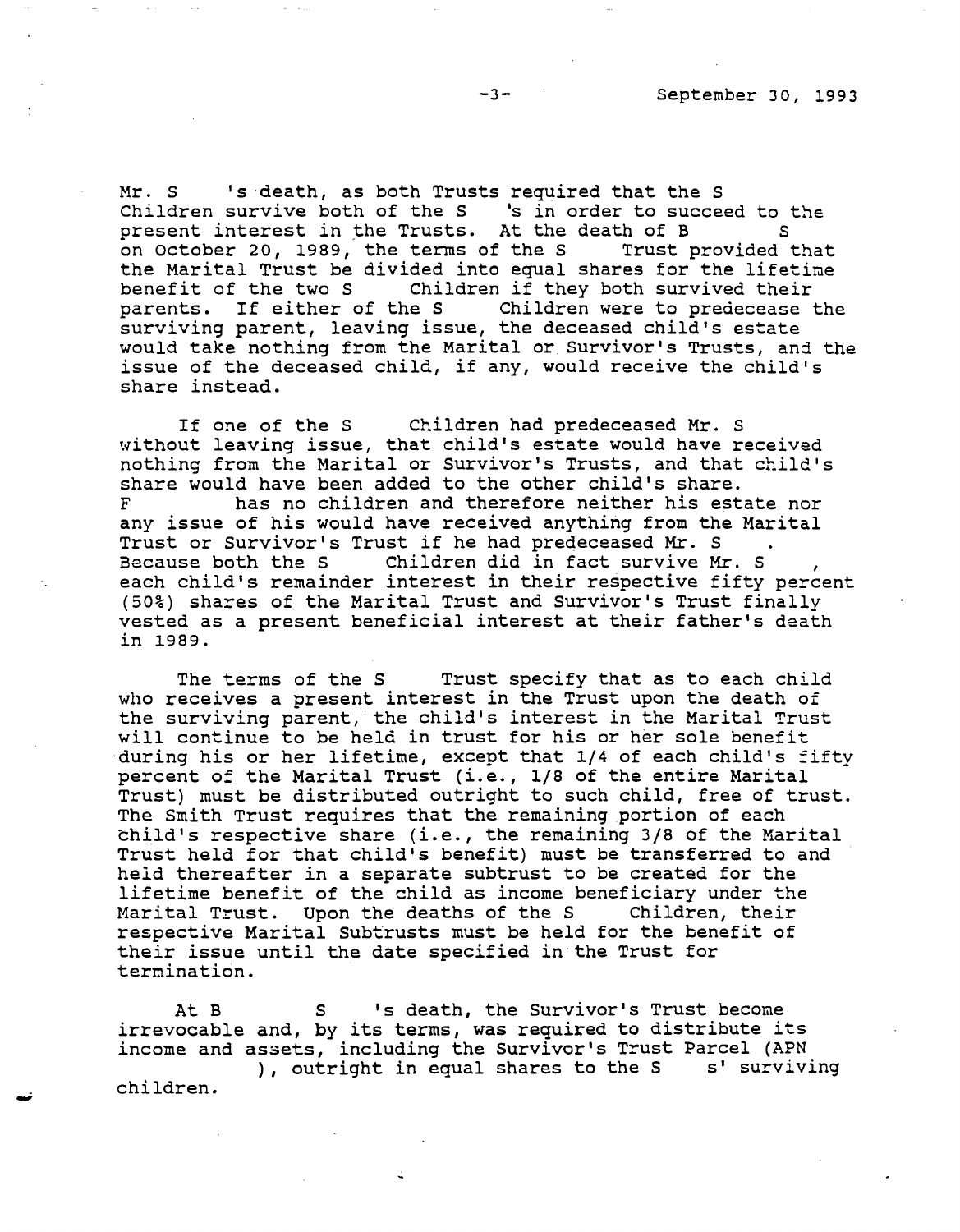After Mr. S 's death in 1989, your office filed PCORs and<br>it/child exclusion forms with the county parent/child exclusion forms with the Assessor's office on behalf of the Marital Trust and Survivor's Trust claiming two One Million Dollar (\$1,000,000) parent/child exclusions for the transfers of partial present interests in the Marital Trust Parcels and survivor's Trust Parcel from Mr. s and Mrs. S , respectively, to their son, F , at Mr. S 's death.

The Assessor, relying on Revenue and Taxation Code Section 63.1, subdivision (f) (now subdivision (h)) took the position that no \$1,000,000 exclusion was available with respect to Mrs.<br>S interest in the Marital Trust parcels because "the S 's interest in the Marital Trust parcels because "the<br>transfers from the D S Marital Trust to her Marital Trust to her surviving children arose on the occurrence of her death, January 19, 1986" which was prior to the effective date of Proposition 58.

You have requested our opinion that (a) no change of ownership of any of the Marital Trust Parcels or the Survivor's Trust Parcel occurred at Mrs. S 's death; (b) the only transfer of a present beneficial interest in the Marital Trust<br>Parcels and Survivor's Trust Parcel from Mr. and Mrs. S that Parcels and Survivor's Trust Parcel from Mr. and Mrs. S amounted to a change of ownership occurred in 1989 when Mr. S died, rather than at Mrs. S 's death in 1986; and that (c)<br>because those changes of ownership were from Mrs. S and from because those changes of ownership were from Mrs. S<br>Mr. S and the changes of owners to their children, and the changes of ownership from each parent occurred after the effective date of Proposition 58, a parent/child exclusion should be allowable with respect to each<br>transferor parent for the transfer to F 6 this transferor parent for the transfer to F interest *in* the Marital Trust Parcels and·survivor's Trust Parcel.

For the reasons set forth below, we so conclude.

(a) No Change in Ownership of Any of the Marital Trust Parcels or the Survivor's Trust Parcel Occurred at Mrs. S 's Death.

Section 60 defines "change in ownership" to mean "a transfer of a present interest in real property, including the beneficial use thereof, the value of which is substantially equal to the value of the fee interest."

Section 62 provides in relevant part, however, that "(c]hange in ownership shall not include: ... (d) Any transfer by the trustor, or by the trustor's spouse, or both, into a trust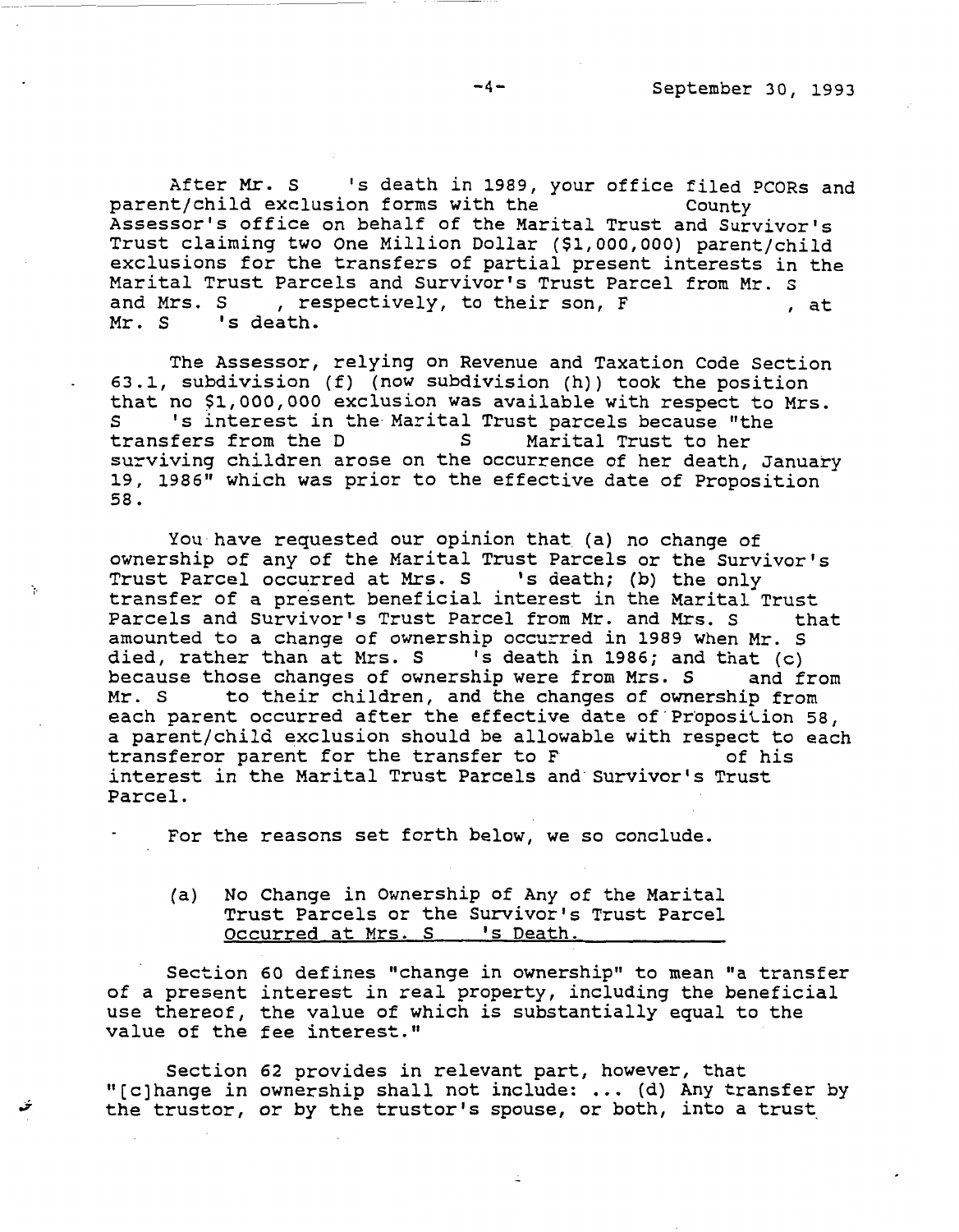for so long as (1) the transferor is the present beneficiary of the trust, or  $(2)$  the trust is revocable...."

Further, Section 63 excludes from change in ownership  $''(a)$ Transfers to a trustee for the beneficial use of a spouse, or the surviving spouse of a deceased transferor.... "

At the time of Mrs. S 's death, she owned a community property interest in the real property that became the Marital Trust Parcels and the Survivor's Trust Parcel. Under the terms of each of those Trusts, Mr. S was the sole.income beneficiary and as the survivor's Trust Mr. s also had the right to revoke i.e., virtual ownership of the property in the Survivor's Trust. Thus, under the terms of those Trusts, Mrs.<br>S ande a transfer of a present beneficial interest in the made a transfer of a present beneficial interest in the Marital Trust Parcels and the Survivor's Trust Parcel to Mr.<br>S are to the extent of her community interest therein at the to the extent of her community interest therein at the time of her death. Since the transfer was to her surviving spouse, however, the transfer was excluded from change in ownership under section 63(a).

At the same time, Mrs. S made a transfer of a future beneficial interest i.e. a remainder interest in such property to<br>the S Children. See Civil Code Section 769. That transfer, Children. See Civil Code Section 769. That transfer, however, was not a change in ownership because it was a transfer of a future rather than a present interest as required by Section 60.

Also, at the time of Mrs. S 's death, Mr. S owned a community property interest in the real property that became the Marital Trust Parcels and the Survivor's Trust Parcel. Accordingly, since Mr. S was the sole present beneficiary of the Marital Trust, the transfers by Mr. S of his community interest in real property to that trust were excluded from change in ownership under section 62(d).

As distinguished from Mrs. S , Mr. S made no transfer of a present beneficial interest in real property because he continued to be the present beneficial owner of such real property as the sole present beneficiary of the Marital Trust and the survivor's Trust after his transfers to these Trusts.

Like Mrs. S , however, Mr. S did transfer future beneficial interests in the Marital Trust Parcels and the Survivor's Trust Parcel to the S Children contingent upon their survival of Mr. s and as to the survivor's Trust Parcel contingent also upon the survivor's Trust not being revoked by Mr. S . As indicated above, however, such transfers were not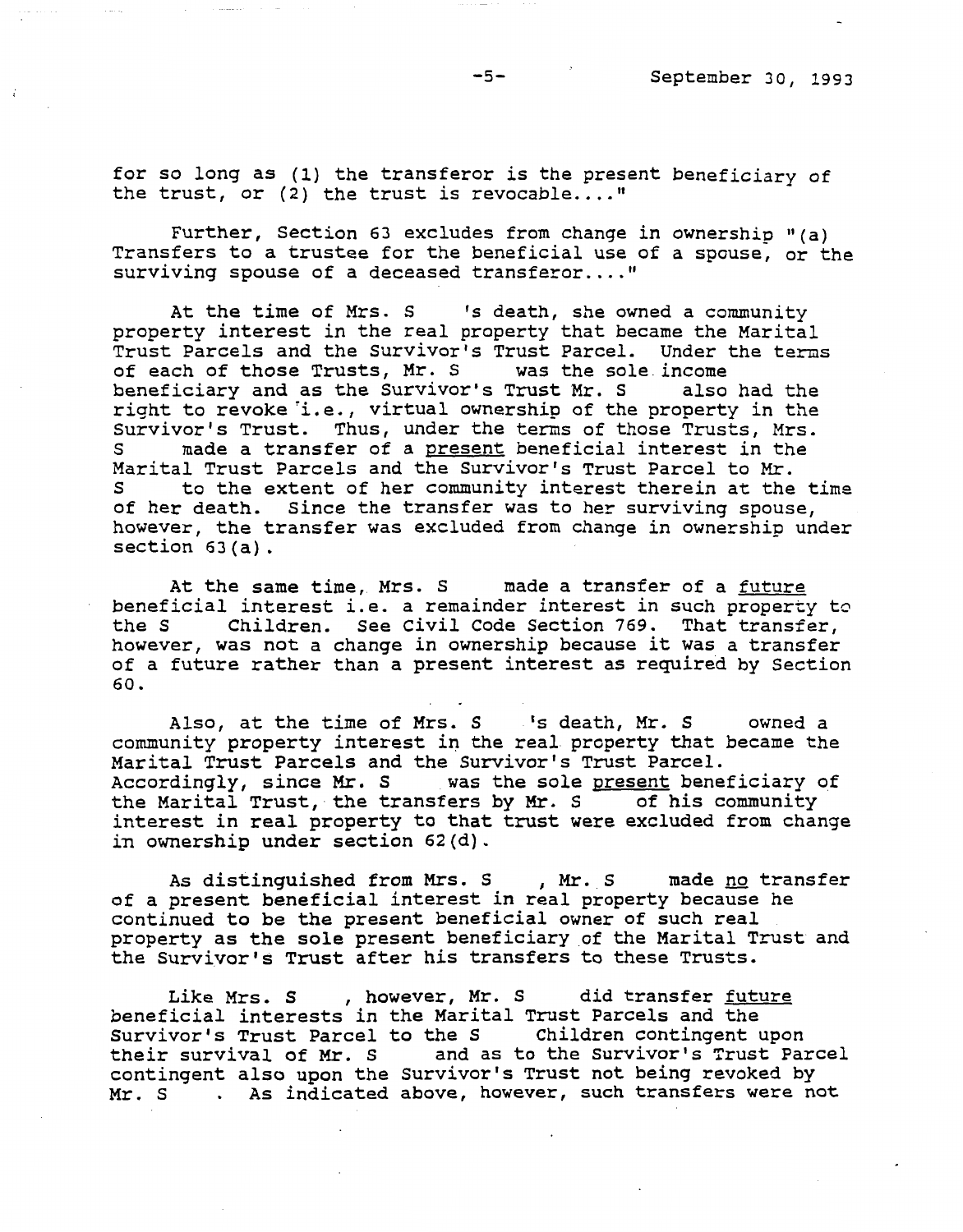a change in ownership because they were transfers of future rather than present interests as required by Section 60.

Moreover, the transfers of future interests by Mr. and Mrs. S to their children at the time of Mrs. S 's death also failed the ''value equivalence" requirement of Section 60 in that the value of the income interests rather than the remainder interests transferred to the children was "substantially equal to the value of the fee interest." (Rep. of-the Task Force on Property Tax Admin., presented to the Assem. Com. on Rev. & Tax. (1979) p. 43.) Thus, no change in ownership would occur until the property passes to the remaindermen on the death of the income beneficiary. (Ibid.)

For the foregoing reasons, no change in ownership of any of the Marital Trust Parcels or the Survivor's Trust Parcel oc=urred at Mrs. S

(b) Transfers of Present Beneficial Interests in the Marital Trust Parcels and Survivor's Trust Parcel From Mr. and Mrs. S Constituted Changes in Ownership in 1989 When Mr. S Died.

Section 61 contains a list of specific statutory examples of transactions which constitute a change in ownership as defined in section 60 including, subject to exceptions not here relevant: "(f) Any vesting of the right to possession or enjoyment of a remainder... interest which occurs upon the termination of a life estate or other similar precedent property interest.... [1] (g) Any interests in real property which vest in persons other than the trustor (or pursuant to Section 63, his or her spouse) when a revocable trust becomes irrevocable."

As indicated above, a community property half interest in the Marital Trust Parcels was transferred by Mrs. S . into the Marital Trust at her death and a community property half interest in the Marital Trust Parcels was transferred by Mr. S into the Marital Trust at that time.

When Mr. S died in 1989, there was a "termination of a life estate or other similar precedent property interest" in the<br>Marital Trust. At that time, the rights of the S Children to Marital Trust. At that time, the rights of the S possession or enjoyment of their remainder interests in the Marital Trust Parcels vested *in* that each child became entitled to an outright distribution of 1/8 of the Marital Trust with 3/8 held thereafter in a separate subtrust for the lifetime benefit of each child as income beneficiary. Accordingly, there was a change in ownership i.e., a transfer of the present beneficial interest of the Marital Trust Parcels of which Mr. and Mrs. s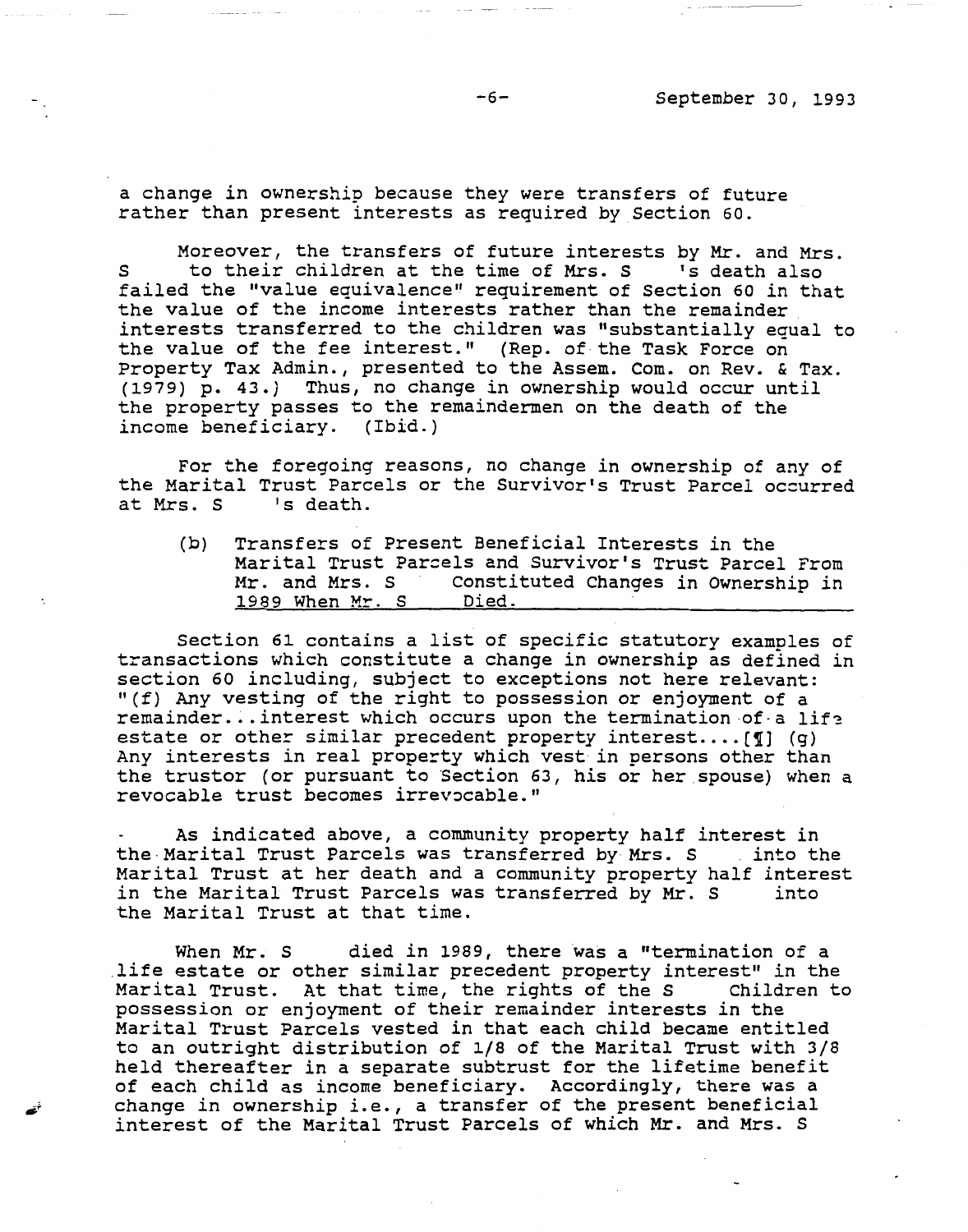were the owners and transferors at that time under section  $61(f)$ .

Further, when Mr. S died in 1989, the Survivor's Trust which was revocable by Mr. S until that time, became irrevocable. Under the terms of the Survivor's Trust, all interests in the Survivor's Trust Parcel became distributable outright to the S Children in equal shares, i.e., "vested in" them at that time. Accordingly, there was a change in ownership of the Survivor's Trust Parcel in October 1989 when Mr. s died under Section 6l(g).

Since Mr. S , for all practical purposes, owned the Survivor's Trust Parcel because of his power to revoke the<br>Survivor's Trust, we are of the view that only Mr. S was the Survivor's Trust, we are of the view that only Mr. S transferor of the Survivor's Trust Parcel.

(c) A Parent/Child Exclusion is Allowable With Respect to Each Transferor Parent for the<br>Transfer to F and the of His Interest of His Interest in the Marital Trust Parcels and Survivor's Trust Parcel.

Proposition 58 was adopted by the California electorate in November 1986, and added subdivisions {g) (h) and (i) to Section 2 of Article **XIIIA** of the California Constitution. Subdivision (h) provides in relevant part that "the terms 'purchased' and 'change of ownership' shall not include the purchase or transfer of the principal residence of the transferor in the case of a purchase or transfer between parents and their children and the purchase or transfer of the first \$1,000,000 of the full cash value of all other real property between parents and their children...."

Subdivision (i) provides that Proposition 58 is "effective for changes of ownership which occur... after the effective date of [Proposition 58]." Section 63.1 is the implementing legislation for subdivision (h) and provides:

"(a) Notwithstanding any other provision of this chapter, a change in ownership shall not include either of the following purchases or transfers for which a claim is filed pursuant to this section:

 $"(1) \ldots$ 

"(2) The purchase or transfer of the first one million dollars (\$1,000,000) of full cash value of all other real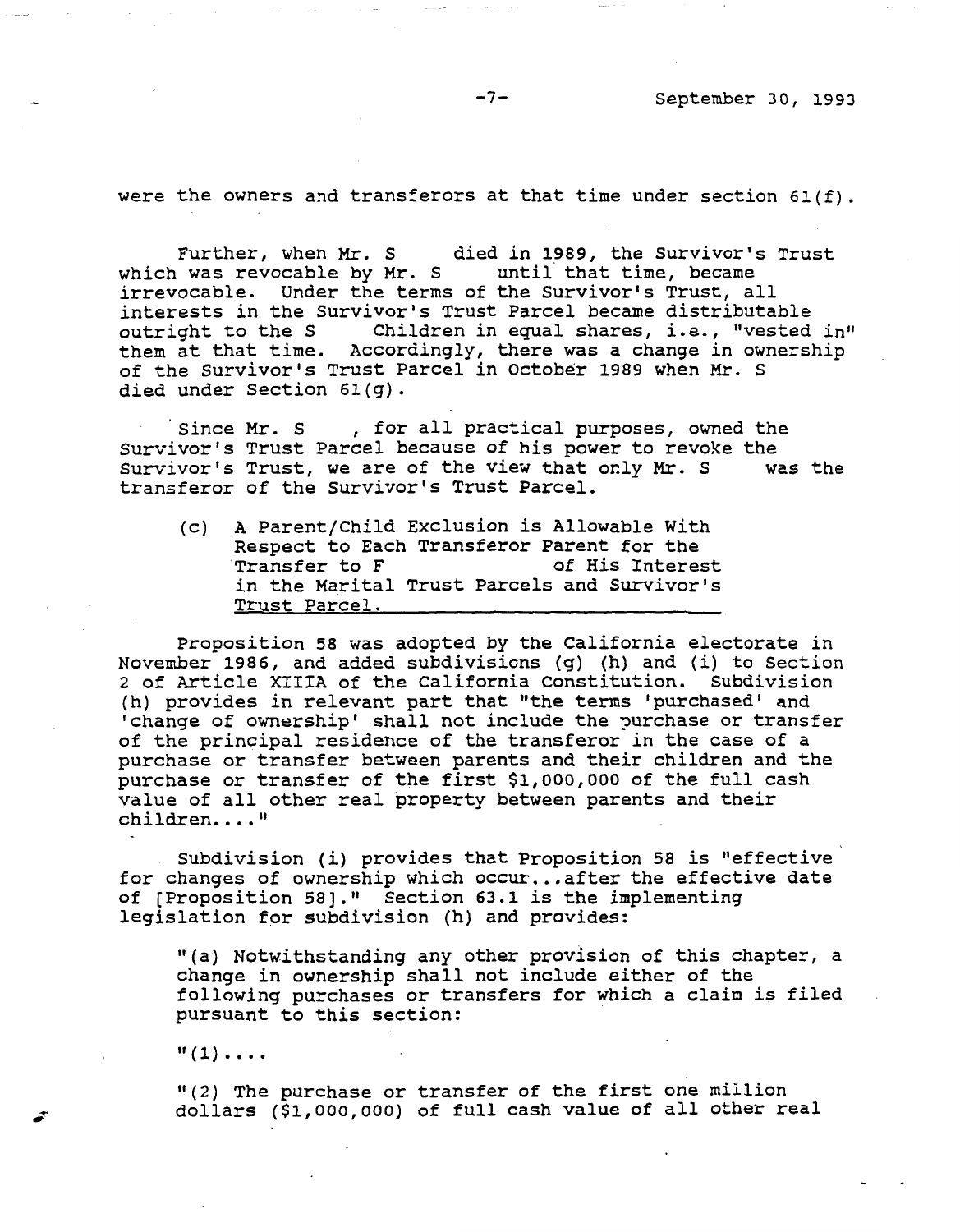$"$ (2) For purposes of paragraph (2) of subdivision (a), the one million dollar \$1,000,000} exclusion shall apply separately to each eligible transferor with respect to all purchases by and transfers to eligible transferees on and after November 6, 1986, of real property, other than the principal residence, of that eligible transferor.

"(c) As used in this section:

"(l) 'Purchase or transfer between parents and their children' means either a transfer from a parent or parents to a child or children of the parent or parents or a transfer from a child or children to a parent or parents of the child or children.

 $\mathbf{H}$  and  $\mathbf{H}$ 

<sup>11</sup>(4) 'Eligible transferor' means a parent or child of an eligible transferee.

"(5) 'Eligible transferee' means a parent or child of an eligible transferor.

 $\mathbf{u}_{\perp}$ .

"(h} This section shall apply to purchases and transfers of real property completed on or after November 6, 1986, and shall not be effective for any change in ownership, including a change in ownership arising on the date of a decedent's death, which occurred prior to that date."

In this case the transfers from Mr. and Mrs. S to their children were not completed, because of their contingent nature, until Mr. s 's death in 1989. Had the s Children not survived Mr. S , the transfers to them by their parents never would have been completed and there would have been no parent/child transfer. As indicated above, no change in ownership occurred or arose on Mrs. s 's death or at any subsequent time until Mr. S died. Since the property which subsequent time until in . S and the since the property which<br>changed ownership on Mr. S aleath was transferred by Mr. and Mrs. S from their community property and since that change in ownership occurred after the effective date of Proposition 58, they are both eligible transferors as explained above for purposes of the \$1 million per transferor exclusion notwithstanding the fact that Mrs. S died before November 6, 1986.

That position is one that we have consistently taken since the adoption of Proposition 58 as indicated by our letter to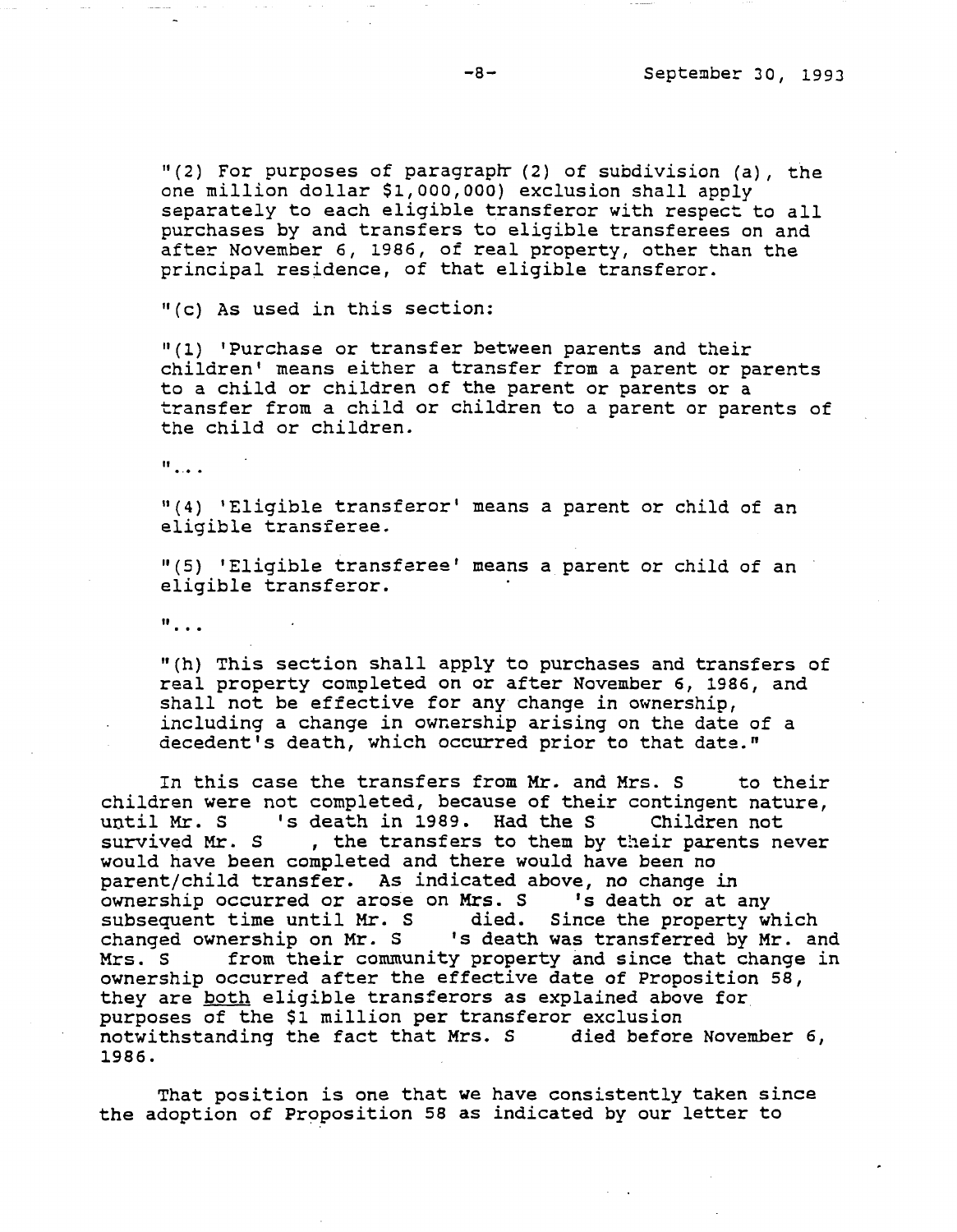Honorable Emil G. Shubat of June 19, 1987 a copy of which is enclosed. We believe the conclusions and the analysis in that letter are equally applicable in this case.

Based on all of the foregoing, therefore, we are of the opinion that Mr. S was an eligible transferor as to the entire Survivor's Trust Parcel and an undivided one-half interest in the Marital Trust Parcels and that Mrs. S was an eligible transferor as to an undivided one-half interest in the Marital Trust Parcels for purposes of Proposition 58 and Section 63.1.

Our intention is to provide timely, courteous and helpful responses to inquiries such as yours. Suggestions that help us to accomplish this goal are appreciated.

The views expressed *in* this letter are, of course, only advisory in nature. They are not binding upon the assessor of<br>any county. You may wish to consult the county any county. You may wish to consult the Assassor in order to confirm that the described property will be assessed in a manner consistent with the conclusions stated above.

Very truly yours,

~~+-~~ F. Eisenlauer

Eric F. Eisenlauer Staff counsel III

EFE:ba Enc. precednt\parchild\93009

cc: Mr. John Hagerty w/o enc. - MIC:63 Mr. Verne Walton W/o enc. - MIC:64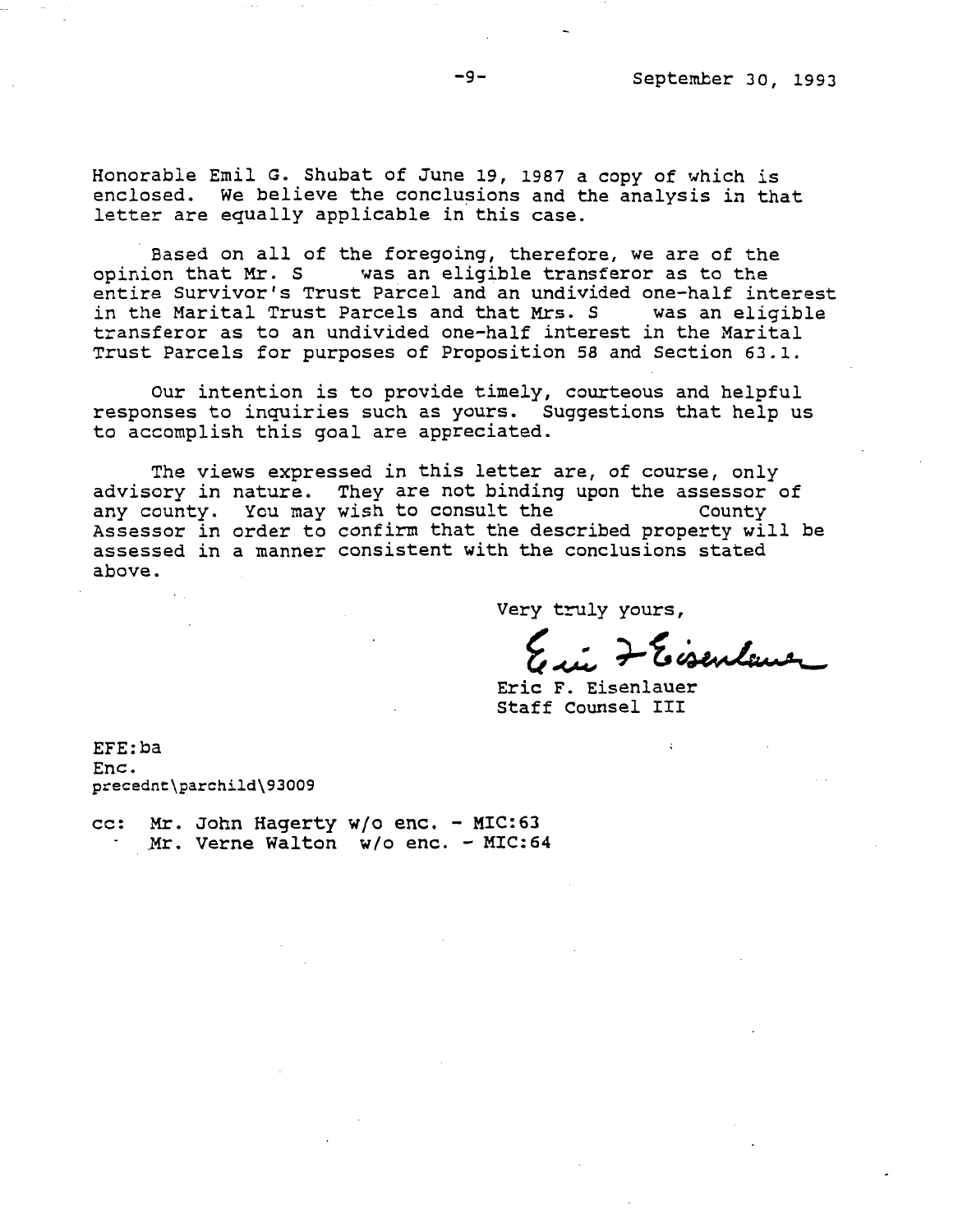STATE OF CALIFORNIA

STATE BOARD OF EQUALIZATION 20 N STREET, SACRAMENTO, CALIFORNIA (P.O. BOX 1799, SACRAMENTO, CALIFORNIA 95808)  $(916)$  324-6594

"I WILLIAM M. BEN First District, Kane

> CONWAY H. COLIIS d District, Los Angel

ERNEST J. DRONENBURG, JR. rd Dianicz, Sam Diago

> **BOWED NEYINS** Digital Penader

**ISBAETH COFY** 

DOUGLAS D. MELL Esecutive Secretary

Honorable Emil G. Shubat Assessor of Sutter County Office of the Assessor P.O. Box 1555 Yuba City, CA 95992

Dear Mr. Shubat:

∼.

٠,.

Your letter to Mr. James J. Delaney dated May 28, 1987 and the dated May 22, 1987 have been attached letter from requests an opinion as to referred to me for reply. Ms. whether certain transfers to and from a testamentary trust would be changes in ownership and further asks what effect Proposition 58 would have on such transfers when the trustor and beneficiaries are parents and children. The facts as 's letter are as follows: related in Ms.

June 19, 1987

"The proposed transfers are transfers into and out of a testamentary trust created in 1984 upon the death of John Doe. Mr. Doe's will left his share of the community real property to a testamentary trust. Mrs. Doe owns the other half of the real property outright. Since the property is difficult to administer with title held half by Mrs. Doe as an individual and half by the trust, we are contemplating transferring Mrs. Doe's share of some of the property into the trust and the trust's share of other properties out of the trust.

"The applicable paragraph of the trust concerning the beneficiaries reads as follows:

"'If my wife survives me, the trustee shall pay to her or apply for her benefit during her lifetime, quarter annually or at more frequent intervals, the entire net income of the trust.

"'If the trustee shall deem such income payment to be insufficient, the trustee shall, from time to time, pay to my wife or apply for the benefit of my wife such sums out of principal that the trustees in the trustees' discretion shall deem necessary for her proper support, care, and maintenance. The trustees

L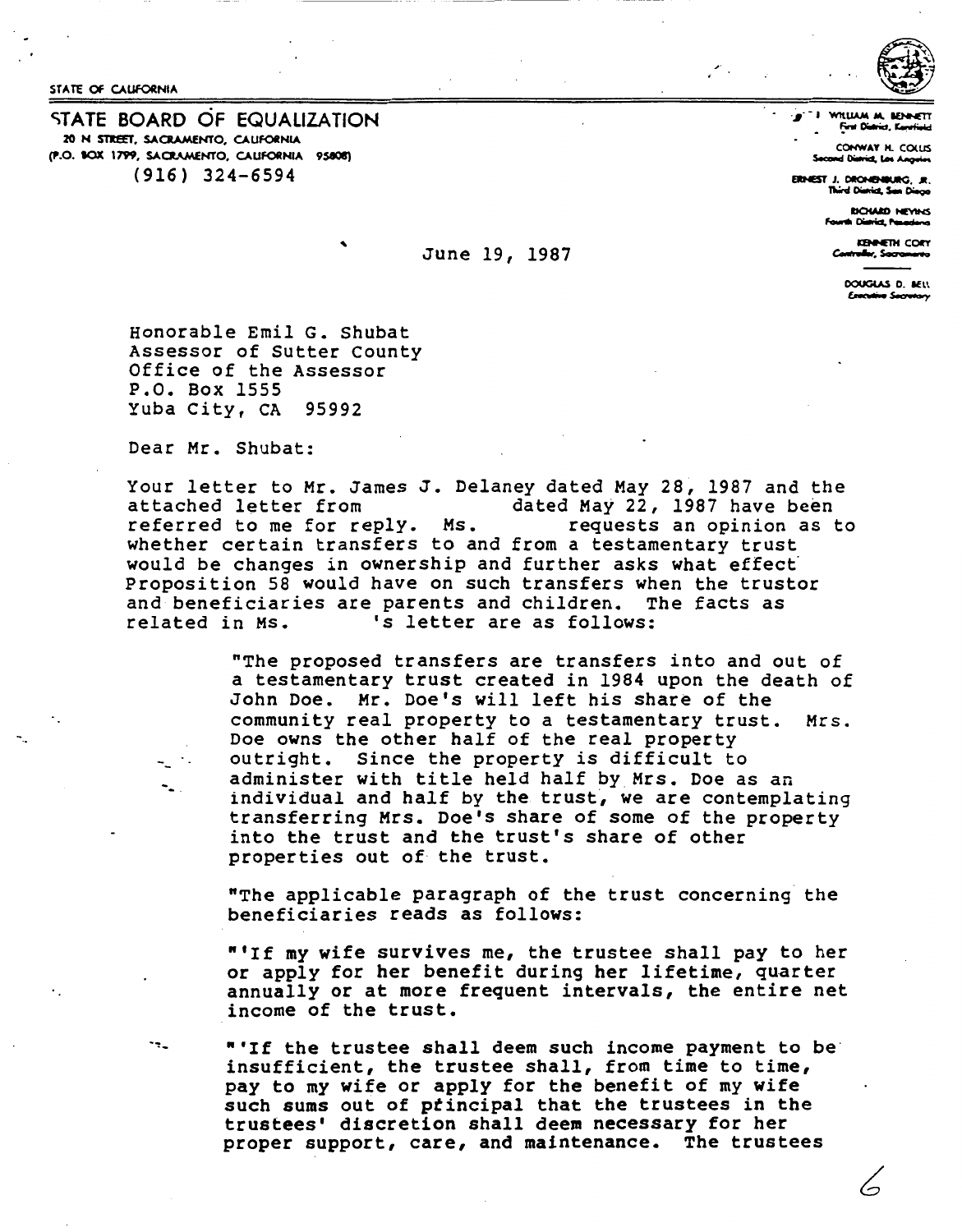may also, in the trustees' absolute discretion, pay to or apply for the benefit of any one or more of my children such sums out of the principal as the trustee may deem necessary for their support, care, maintenance, and education.'"

Question 1:

Would a transfer of real property to the trust by Mrs. Doe constitute a change in ownership?

#### Response:

Revenue and Taxation Code\* section 62 states in pertinent part that:

Change of ownership shall not include:

(d) Any transfer by the trustor or the trustor's spouse, or by both, into a trust for so long as (1) The transferor is the present beneficiary of the trust, or (2) The trust is revocable; or any transfer by a trustee of such a trust described in either clause (1) or (2) back to the trustor;  $\ldots$ 

Section 462(i)(2) of Title 18 of the California Administrative Code (Property Tax Rule 462(i)(2)), which interprets section 62(d), further states in relevant part that:

A transfer to a trust is not a change in ownership upon the creation or transfer to a trust if:

> (A) Trustor-transferor beneficiary trusts. The trustor-transferor is the sole present beneficiary of the trust: provided, however, a change in ownership of trust property does occur to the extent that persons other than the trustor-transferor are present beneficiaries of the trust.

Based on the foregoing provisions, Mrs. Doe's transfer of real property to the trust would not constitute a change in ownership if she is the sole present beneficiary of the trust. Under the terms of the trust, Mrs. Doe is the sole income beneficiary. In addition, the trust provides that if the incbme payment is insufficient, the trustee shall pay to **Mrs.**  Doe or apply for her benefit such sums out of the principal that the trustees in their discretion deem necessary for her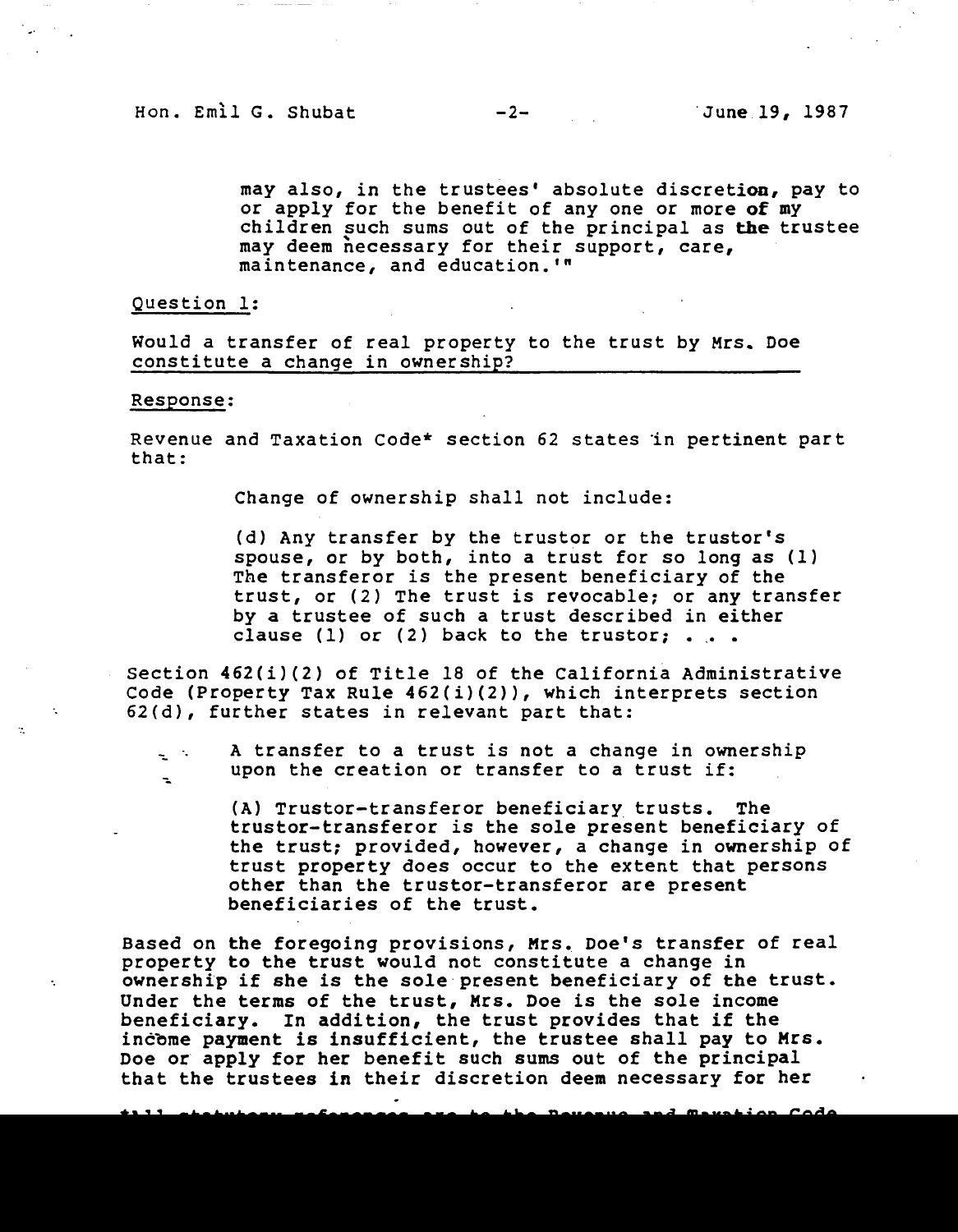## Hon. Emil G. Shubat -3- June 19, 1987

proper support, care and maintenance. The trust also provides, however, that the trustees may, in their absolute discretion, pay to or apply for the benefit of any one or more of the truster's children such sums out of the principal as the trustees may deem necessary for their support, care, maintenance, and education.

Under provisions such as the latter regarding the trustor's children, the interest of the beneficiary is at most a mere expectancy. {Estate of Canfield (1947) 80 [Cal.App.2d](https://Cal.App.2d) 443, 451; Estate of Johnson (1961) 198 [Cal.App.2d](https://Cal.App.2d) 503, 510.) Similarly, the interest created by such a provision has been characterized as a future interest for federal gift tax purposes since the discretion of the trustees is a barrier to the children's present enjoyment of the trust principal. Lhe children s present enjoyment of the trust principal.<br>Jacobson v. U.S. (1978) 42 AFTR 2d 78-6499. It is therefore our opinion that Mrs. Doe is the sole present beneficiary of the trust and that her transfer of real property to the trust accordingly would not be a change in ownership.

#### Question 2:

Would a transfer of real property from the trust to Mrs. Doe constitute a change in ownership?

#### Response:

 $\ddot{\phantom{a}}$ 

Section 63 provides in relevant part that:

-- -- Notwithstanding any other provision in this chapter, a change in ownership shall not include any interspousal transfer, including but not limited to: (a) [t]ransfers to a trustee for the beneficial use of a spouse, or the surviving spouse of a deceased transferor, or by a trustee of such a trust to the spouse of the trustor. (Emphasis added.)

Since the proposed transfer from the trust to Mrs. Doe is expressly excluded by the language of section 63, such transfer would not constitute a change in ownership.

Question 3: would transfers of real property from the trust to the children be excluded from change in ownership under Proposition 58 as transfers between a parent or parents and children?

Response: Proposition 58 was adopted by California voters in the November 1986 election and added subdivisions (g), (h) and (i) to section 2 of article XIII A of the California Constitution. Subdivision (g) essentially restates the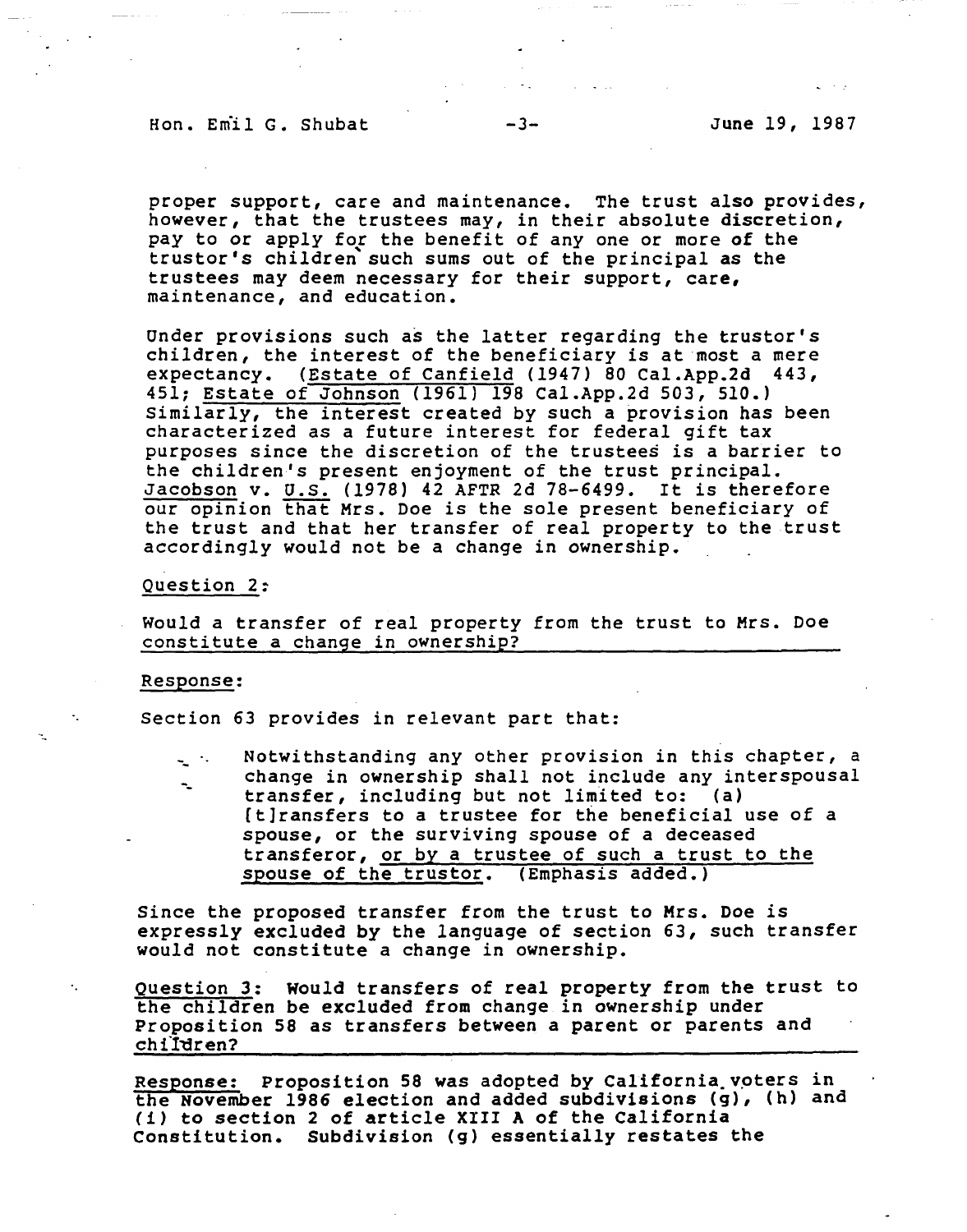Hon. Emil G. Shubat  $-4-$  June 19, 1987

provisions of section 63 relating to interspousal transfers. Subdivision (h) provides in pertinent part that

> [f]or purposes of subdivision (a), the terms "purchased" and "change of ownership" shall not include the purchase or transfer of the principal residence of the transferor in the case of a purchase<br>or transfer between parents and their children ••••• or transfer between parents and their children . . . dond the purchase or transfer of the first \$1,000,000 of the full cash value of all other real property<br>between parents and their children....

Subdivision (i) provides that unless otherwise provided the amendments to section 2 apply to change of ownerships occurring after the effective date of the amendment (i.e., on or after November 6, 1986).

The implementing legislation for Proposition 58 is AB 47 which adds section 63.1 to the Revenue and Taxation Code. Section 63.1 reiterates the exclusion of Proposition 58 for transfers between parents and children but makes no reference to transfers to and from trusts. Section 2 of AB 47, however, provides in relevant part:

> **SEC.** 2. It is the intent of the Legislature that the provisions of Section 63.1 of the Revenue and Taxation code shall be liberally construed in order to carry out the intent of Proposition 58 on the November 4, 1986, general election ballot to exclude from change in ownership purchases or transfers between parents and their children described therein.<br>Specifically, transfers of real property from a corporation, partnership, trust, or other legal entity to an eligible transferor or transferors, where the latter are the sole owner or owners of the entity or are the sole beneficial owner or owners of the property, shall be fully recognized and shall not be ignored or given less than full recognition under a substance-over-form or step-transaction doctrine, **where** the sole purpose of the transfer is to permit an immediate retransfer from an eligible transferor or transferors to an eligible transferee or transferees which qualifies for the exclusion from change in ownership provided by Section 63.l••••

We recognize that from the second sentence of section 2 quoted above it is possible to argue that transfers in trust are not intended to be excluded from change in ownership under Proposition 58 and that real property must be transferred out of trust and retransferred directly to an eligible transferee in order to qualify for the exclusion.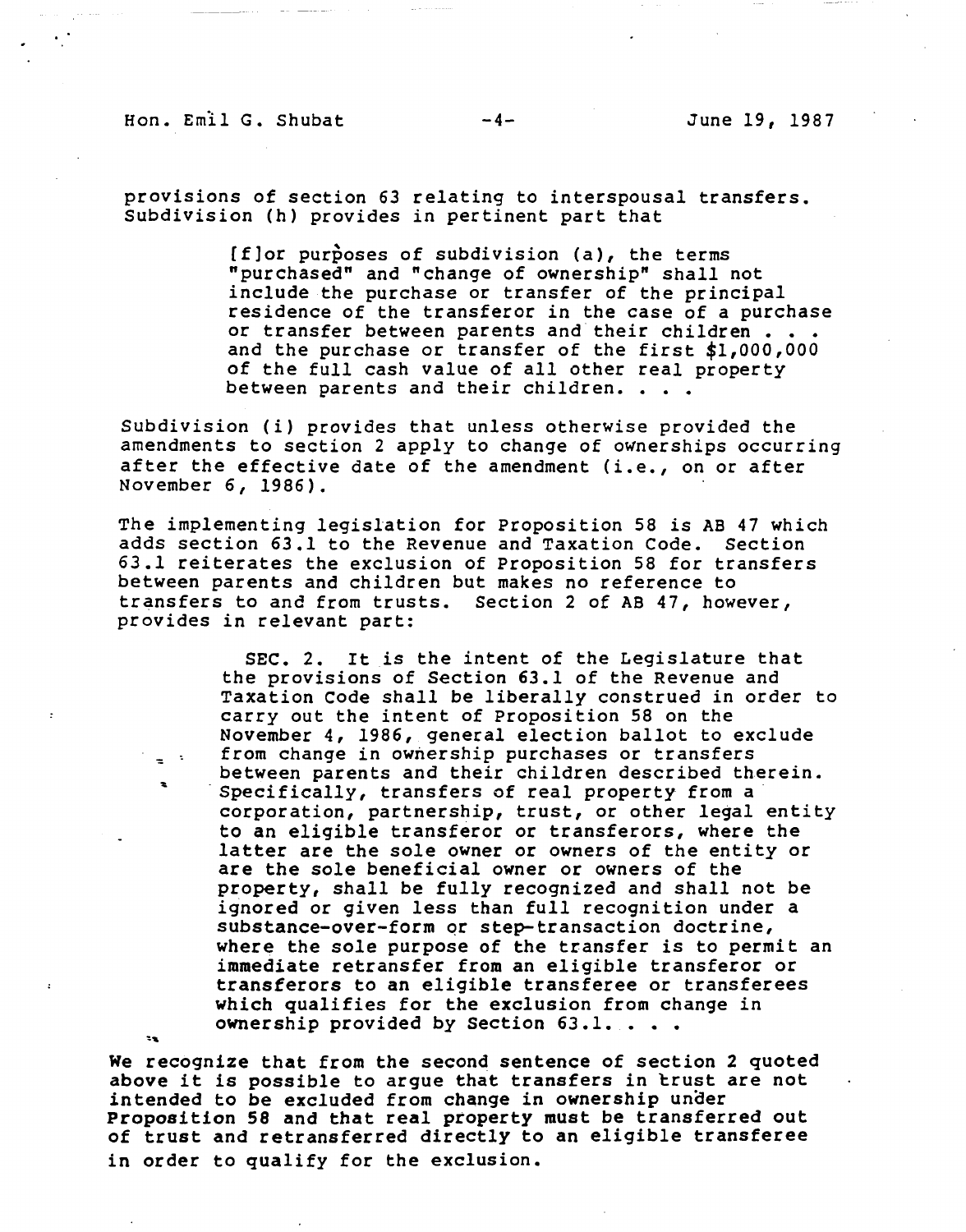## Hon. Emil G. Shubat -5- June 19, 1987

such a conclusion is inappropriate in our view, however, because it is inconsistent with the first sentence of section 2 which evidences the intent of the Legislature to liberally construe the provisions of section 63.1 to carry out the intent of Proposition 58. By its express terms, the intent of Proposition 58 is to exclude the described transfers between parents and their children from change in ownership. It is common knowledge that the persons best able to take full advantage of Proposition 58 use trusts extensively to effect transfers of real property to their children both during their lifetime and particularly at death. To conclude that such transfers are not transfers between parents and children would<br>clearly frustrate the intent of Proposition 58. Moreover, it clearly frustrate the intent of Proposition 58. is our opinion, as indicated below, that such transfers are properly characterized legally as transfers between parents and children.

For purposes of determining whether a transfer of real property from the trust to the children is excluded from change in ownership under Proposition 58 as a transfer between parents and children, it is helpful to remember that a change in ownership requires the "transfer of a present interest in real property, including the beneficial use thereof" rather than a transfer of bare legal title. Section 60, Parkmerced Co. v. San Francisco (1983) 149 [Cal.App.3d](https://Cal.App.3d) 1091. When Mr. Doe died in 1984, the beneficiaries of the trust created by his will became the equitable or beneficial owners of the trust property and the legal title to the trust property vested in the trustees at that time. (Estate of Feuereisen (1971) 17 [Cal.App.3d](https://Cal.App.3d) 717, 720i Allen v. Sutter County Board of Equalization (1983) 139 [Cal.App.3d](https://Cal.App.3d) 887, 890.) At the time of Mr. Doe's death, therefore, the beneficial interest in the real property passed from him to his wife as income beneficiary for life and to his children as equitable remaindermen. The transfer of the beneficial interest in real property was accordingly from a parent to his spouse and his children and not from an individual to an entity.

Similarly, the transfer from the trust to the children at the termination of the trust would not be a transfer of a beneficial interest in the real property from an entity to individuals because the trustees own only the legal and not the beneficial interest in the real property. The beneficial interest in the property was transferred only by Mr. Doe to his chrl-dren. No other person or entity had beneficial ownership chilaren. No other person or entity had beneficial ownership<br>of the property transferred. It is therefore clear that the transfers into the trust by Mr. Doe and out of the trust to his. children are transfers between a parent and his children. The same is true with respect to any real property transferred to the trust by Mrs. Doe.